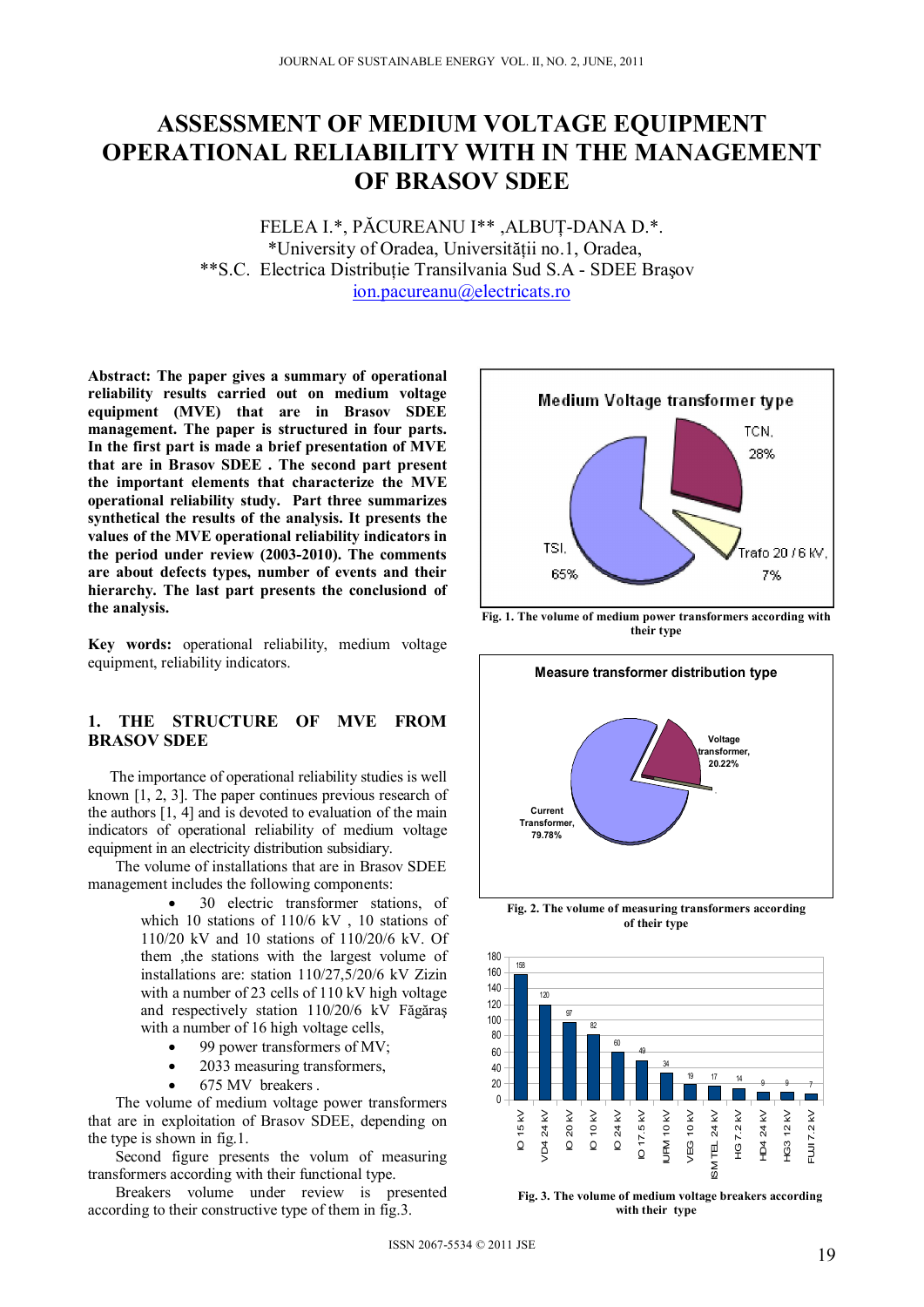# **2. THE IMPORTANT ELEMENTS WHICH CHARACTERISING THE OPERATIONAL RELIABILITY STUDY OF MVE**

The study is based on the analyse of all the events that took place in the Brasov Distribution System in period 2003-2010. For this purpose were included and the events that took occurred on the power line connected to these substations, both on the upper and lower level of the voltage. The events occurring on the power lines have influence on the behavior of the electrical equipments from substations in terms of their application. Also the proper functioning of equipment from substations (specially the switcing equipment) leads to the removal as soon as possible of defects from these electrical lines by limiting the consequences of these faults. In that way a double bound is created between the electrical equipment from substations and power lines connected to these stations.

Electrical equipment that are analyzed in detail are: power transformers, measuring transformers voltage and power) electrical breakers and their actuators.

Global indicators of presented equipments are evaluated above:

- $v(T_A)$  annual number of events;
- $\beta(T_A)$  annual period of unavailability.

There have been made hierarchys for the analyzed equipment as follow:

- number evolution of defects;
- chance of occurrence of the defect ;

 impact of failure in terms of main components of the MVE.

## **3. THE RESULTS OBTAINED BASED ON THE MADE STUDY**

Figure 4 presents the evolution of  $\nu(T_A)$  indicator and figure 5 shows the development of  $\beta(T_A)$  indicator with reference to all power substations and all power lines connected to these stations broken down by years of study. The analysis was based on events recorded under control points.

Analyzing the events occurred in function fo the occasion of their appearance (fig. 6),we obtain the following distribution areas:



**Fig. 4. The evolution of**  $υ(T_A)$  **indicator in period of analysis** 



**Fig. 5. The evolution of**  $β(T_A)$  **indicator in period of analysis** 



**their appearance** 

### **3.1. Calculation of global indicators for operational reliability of electrical equipment**

Based on data systematized in the characteristics of each event were calculated the indicators of operational reliability for key equipment: power transformers, measuring transformers, breakers.

#### **A. Power transformers**

The number of power transformers defects is small comparred with other equipment from substation. The distribution of the relativ number of events/defects is presented in figure 7.



**Fig.7. Distribution defects relativ number of power transformers**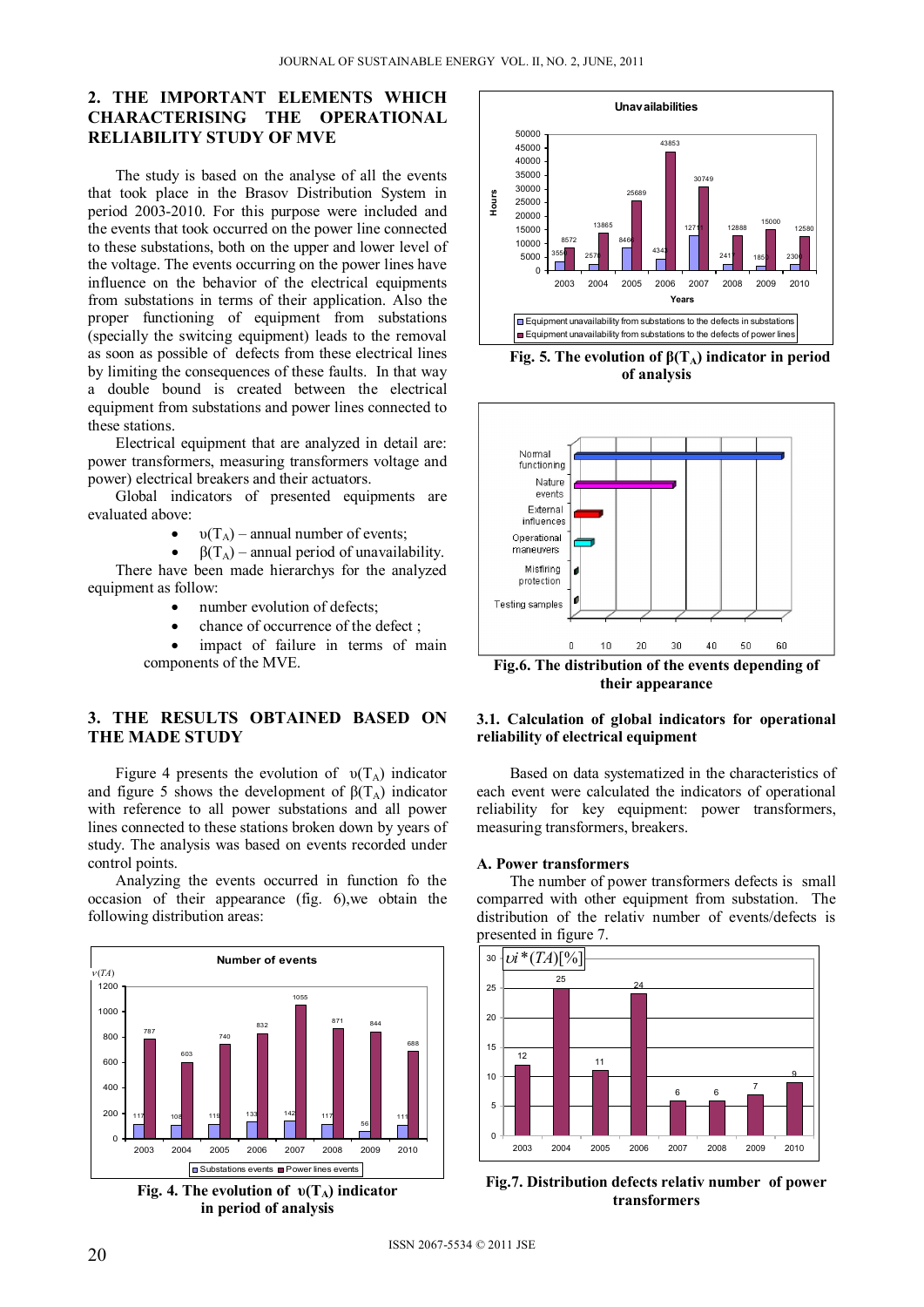Making a breakdown by components of faults appeared to the medium power transformers, result the distribution defects relativ number of components from fig.8.



**Fig. 8. Ranking the elements of medium power transformers in terms of the impact of their failure**

### **B. Measuring transformers**

The distribution of failure relativ number of measuring transformers, depending on their type –current and voltage, is shown in figure 9.



**Fig.9. The distribution of failure relative number of measuring transformers** 

Watching the failure by components of measuring transformers, the result represent the distribution of failure relative number by components of measuring transformers (fig. 10).



**transformers – current and voltage in terms of their failure impact** 

#### **C. Electric breakers**

An important part of the failurs of the electric breakers from the substations have occurred as a result of their applications based on the defects from the power lines. In this respect, result the distribution of requests relative number from figure 11.



**Fig.11. The distribution of requests relative number of breakers based on the defects from medium power lines** 

Hierarchy of defects relative number of breakers is shown in figure 12.



**Fig.12. The distribution of defects relative number of medium voltage breakers** 

Making a breakdown of defects by components of electrical breakers results the hierarchy of events relative number (fig.13), respectively the distribution of unavailability relative duration (fig 14).



**Fig.13. The distribution of relative number events at the level of medium voltage breakers from substations**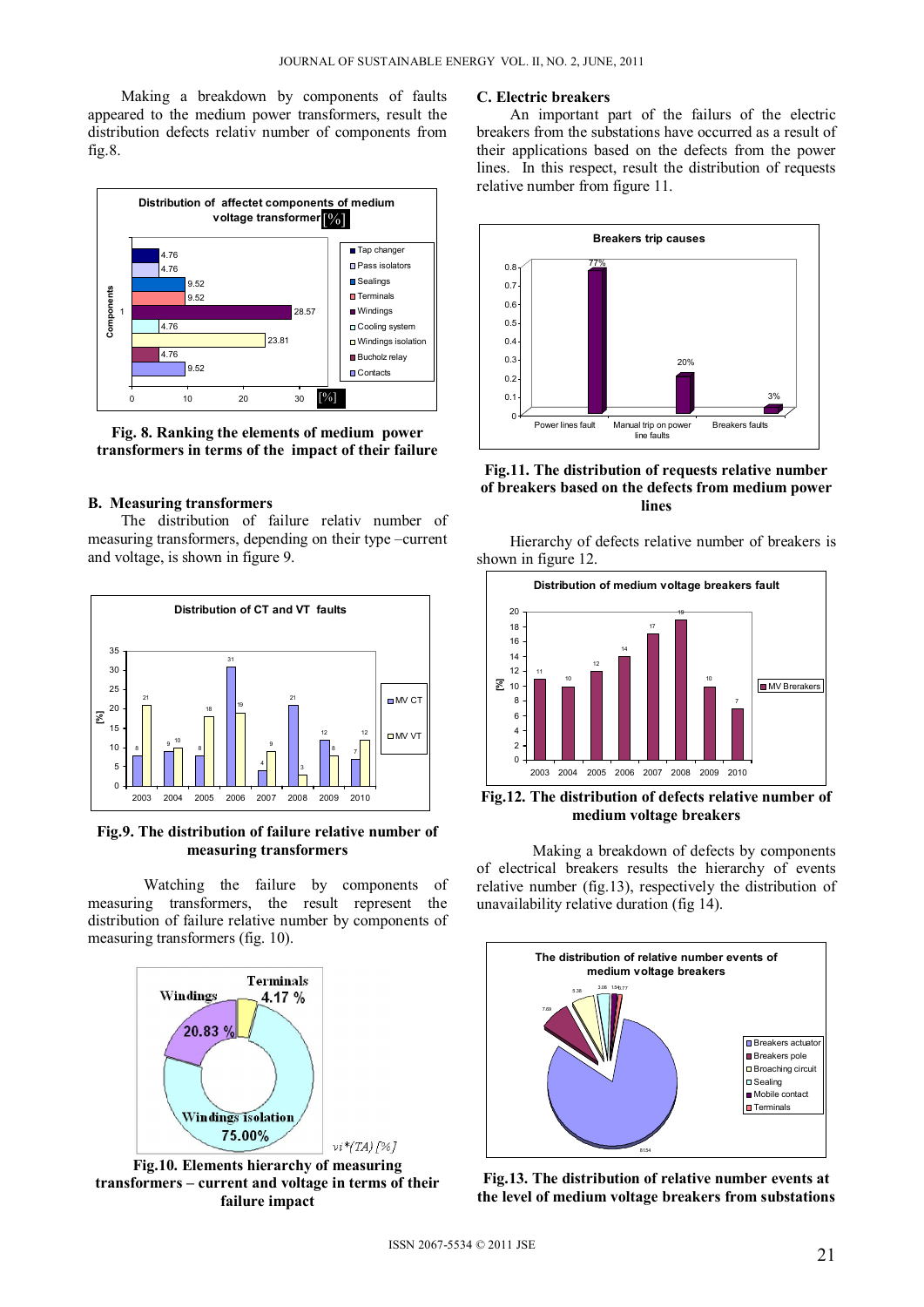

**Fig. 14. The distribution of unavailability relative duration at the level of medium voltage breakers from substations** 

It can be observed that an impoertant part of the breakers defects are caused by the actuators failure. Following results the distribution of events relative number and the unavailability relative duration. (fig. 15, 16).



**Fig.15. The distribution of events relative number at the level of actuators of medium voltage breakers from substations** 



**Fig. 16. The distribution of unavailability relative duration at the level of actuators of the breakers from substations** 

## **3.2. Evolution of the operational reliability of analyzed equipment**

Based on existing statistics during the analysis, we determined the values of operational reliability function  $[\hat{R}_{(t)}]$ , in accordance with the model presented in [1]. The results are shown in Fig. 17.



**Fig. 17. Evolution of reliability during analysis** 

By processing the statistical data obtained from monitoring the operation of medium voltage equipment in SDEE Brasov, using the FRVA [1] or determined expressions of random variable distribution functions for the proper functioning (TBF). Here is the pointer expressions F (t) for the theoretical distribution that more accurately reflects the empirical distribution:

| For $TP$                                              |     |
|-------------------------------------------------------|-----|
| Exponential:<br>≻                                     |     |
| $1 - e^{-2.45 \cdot 10^{-5} \cdot t}$                 | (1) |
| For MT:                                               |     |
| $\triangleright$ Exponential:                         |     |
| $1 - e^{-2.31 \cdot 10^{-5} \cdot t}$                 | (2) |
| For MVB:                                              |     |
| Weibull:<br>➤                                         |     |
| $\left[-\left(\frac{t}{11267.1}\right)^{1.27}\right]$ |     |

# **4. CONCLUSIONS**

After analyzing the operational reliability of medium voltage equipments from the substations related to EDTS – Brasov SDEE results the following conclusions:

- 1. The events number from substations has increased significantly until 2008 and then was followed by a sharply decrease. This trend is followed by the unavailability duration too. The decreased of events number is coinciding with two moments, namely:
	- Installation of a significant number of reclosers on OHL 20kV, and also the MVDS<br>modernization (transformers and medium (transformers and medium voltage network), which determined the decreas of defects number in substations.
- 2. The vast majority of events occurred after the normal operation of the plant. This was due to aging equipment that had a exceeded lifetime. In this respect the analysis underpinning the operational